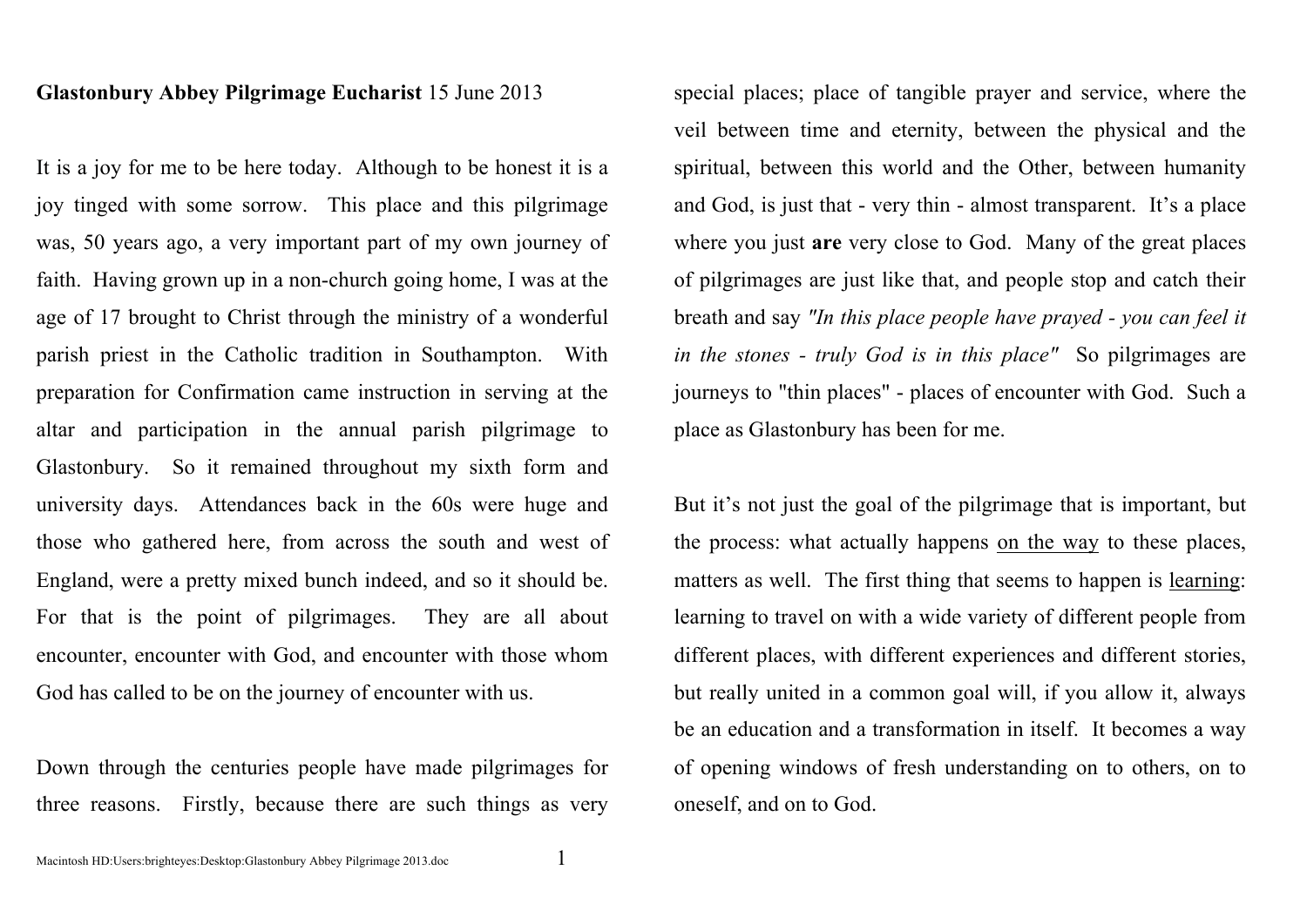Spending time with the same people, really getting to know them, sharing their joys and sorrows, really entering into their lives, and letting them into yours, begins to produce that precious thing called fellowship, something which goes beyond mere friendship - valuable as that may be - but becomes a deep sense of belonging to one another, with a real sense of mutual responsibility for one another's lives – it produces community, common participation in the Holy Spirit of God.

And that is where I come to my feelings of sadness. Because for the past 20 years, for whatever reasons – and I impugn no bad motives to anyone – Glastonbury tended to become less of a place of encounter, of hospitality, and instead a place where differences were noted and separateness the order of the day. Once, as I recall, all the bishops of the south west were invited here, such was not the case for far too long. And that is not only sad, but it is, as I have said, to miss out on a key aspect of pilgrimage, encounter – encounter with the other, that which is other than myself, in other people and in God. And the only place where such encounter is able to take place in a way that is

full of grace and truth is in love and penitence before Christ on the cross. Which is where I come to today's Gospel reading, and this year's theme.

*'Behold your mother'* says Jesus to the beloved disciple. *'Beloved disciple'* a name he also wishes to confer on you and me.

Our Lord hung on the cross suffering deep agony and pain. And yet how often during those dark three hours, his gaze and his words were turned to another, and not focused upon himself. He addressed words to, not only his heavenly father, but also to the penitent thief, to those who had persecuted him and brought him to the cross, and then to his mother, and to one of his disciples. Long ago when he was a mere boy his mother had been told that a sword would pierce her own heart and, looking down from the cross, this was exactly what he could see happening before his gaze.

The relationship between this mother and son had not always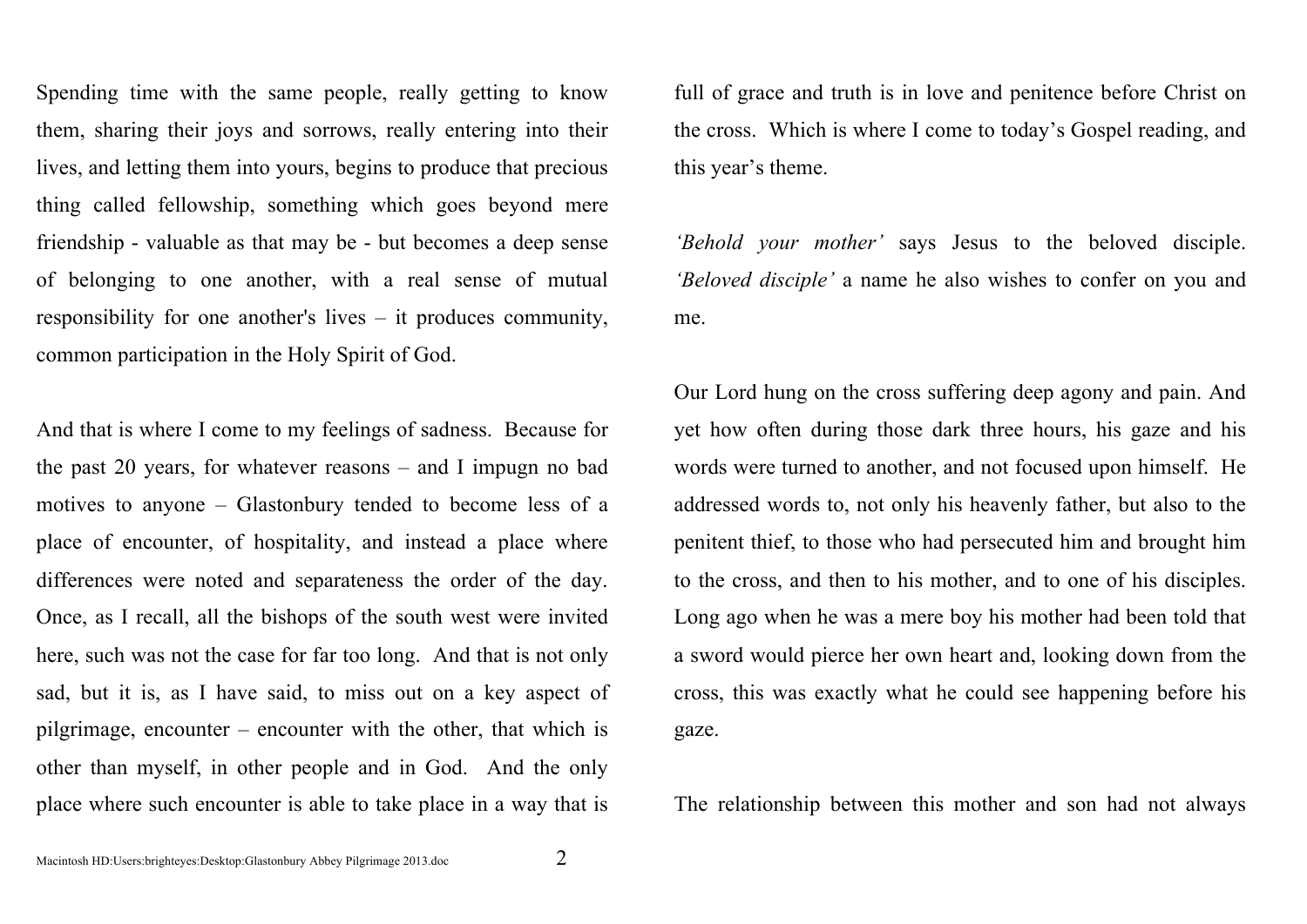been easy. There had been that occasion when the parents had had to rebuke the boy for staying in Jerusalem while they and their party had set out for the return journey to the north: *'My son, why have you treated us like this?' (Lk 2.48).* And **he** had had to rebuke **her** when, at the wedding feast, she had drawn his attention to the lack of wine. He had had to reply: *'That is no concern of mine. My hour has not yet come.' (Jn 2.4)* And it cannot have been easy for Mary to be kept waiting outside the house while he was teaching the crowd inside, and then for her to receive the message: *'Here are my mother and my brothers. Whoever does the will of God is my brother and sister and mother.' (Mk 3.31-5)* If Jesus felt the tension between the absolute demands of the heavenly father and the demands of his parents, we may be sure that Mary experienced that tension too. Such tensions as we struggled to reconcile obedience to our Father in heaven and loving commitment to those human communities of which that same God has made us apart are an inevitable part of human living, and not something simply to be abandoned or from which to flee.

But, now, all that is passed, and the end has nearly come. He is on the cross and she is at its foot. Soon she will be bereft, alone with her grief, her loss, her memories. No longer will she be able to look after his needs, the washing or the mending of his clothes, the provision of food for his journeys, all the little comfort she had loved to provide for him. What will she do without him in the long years that stretch ahead?

Then there was John – one of his disciples. Young, deeply sensitive, spiritually perceptive; his was the kind of nature which felt life's tragedies and bereavements more excruciatingly than does the ordinary run of humankind. Others of the 12 might be able to get on without the physical presence of their master – but John? The relationship between the man of 33 and the younger man, possibly hardly out of his teens, had been peculiarly close: here was the one that Jesus loved; now that closeness of relationship was about to be broken – by death. The parting was near. What would John do?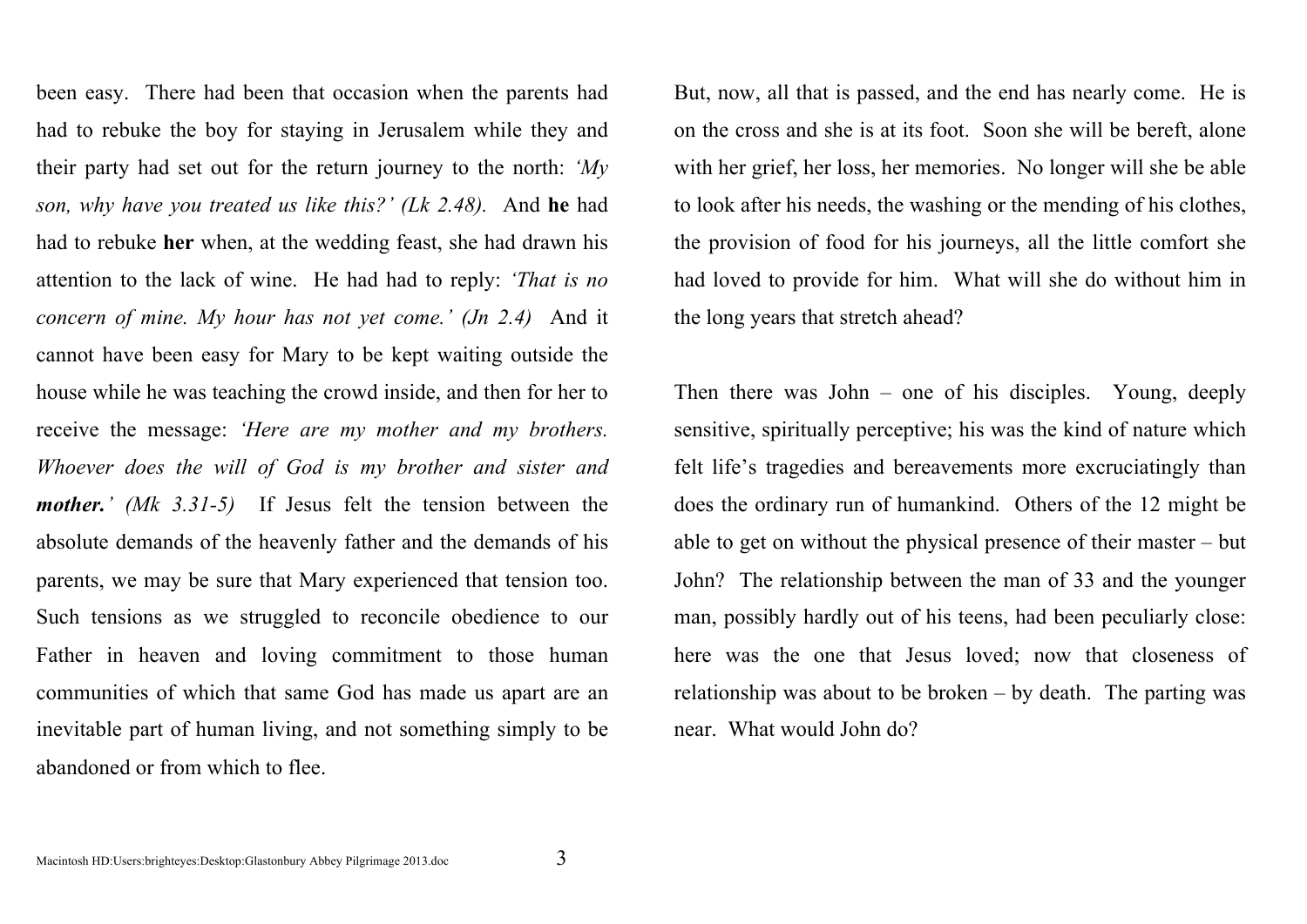Two people in great need. Jesus looked down at them both, and his heart went out to them in the deep, self-forgetting compassion. Different from one another though Mary and John were, their primary needs were the same. Each would need companionship. Each would need work to do – a vocation to fulfil even in the midst of their loss.

And so they are given to one another. Mary needed another 'son' to love and to care for. John needed another 'mother' to protect and to guard and to love. So from the cross came the words of mutual commendation: *'Mother there is your son. .'* and *'There is your mother.'* And, *'from that moment'*, the evangelist tells us, *'the disciple took her into his home.' (Jn 19.27)*

Bereavement, loss, is about the most painful thing that can come the way of any of us, and it is so easy, so understandably easy, for the bereaved to slip into a slough of despond or self-pity. When things that have been precious seem to be disintegrating around us, when the things that have sustained us, and those whom we have believed to be at one with us, are with us no more, then how easy for attention to turn to ourselves, and trust to seek solace in our isolation, anger, and grief.

And yet this story of Jesus - and his ministry, from the cross, to Mary and John, points in the direction of a healing answer: *'turned to another in need'* it says to us. Turn your eyes from yourself to the Lord, and to those whom he will give you as companions on the way, even if it is difficult to see them as that at this particular time, because the Lord has gifted you with something to give to them. Such has always been the best understanding of those who have been called to live out the Catholic faith within the context of this Church of England. Over 150 years ago the Catholic revival within our church, of which this pilgrimage was, in due course, one of the fruits, came into being in order to help the whole church to discover its catholic identity. It was seen to exist for the purpose of witness to, and conversation with, all fellow members of the body of Christ. And how tragic it has been when those to whom such a vocation has been given, have placed themselves in a locked room for fear, talking only among themselves. As Father Philip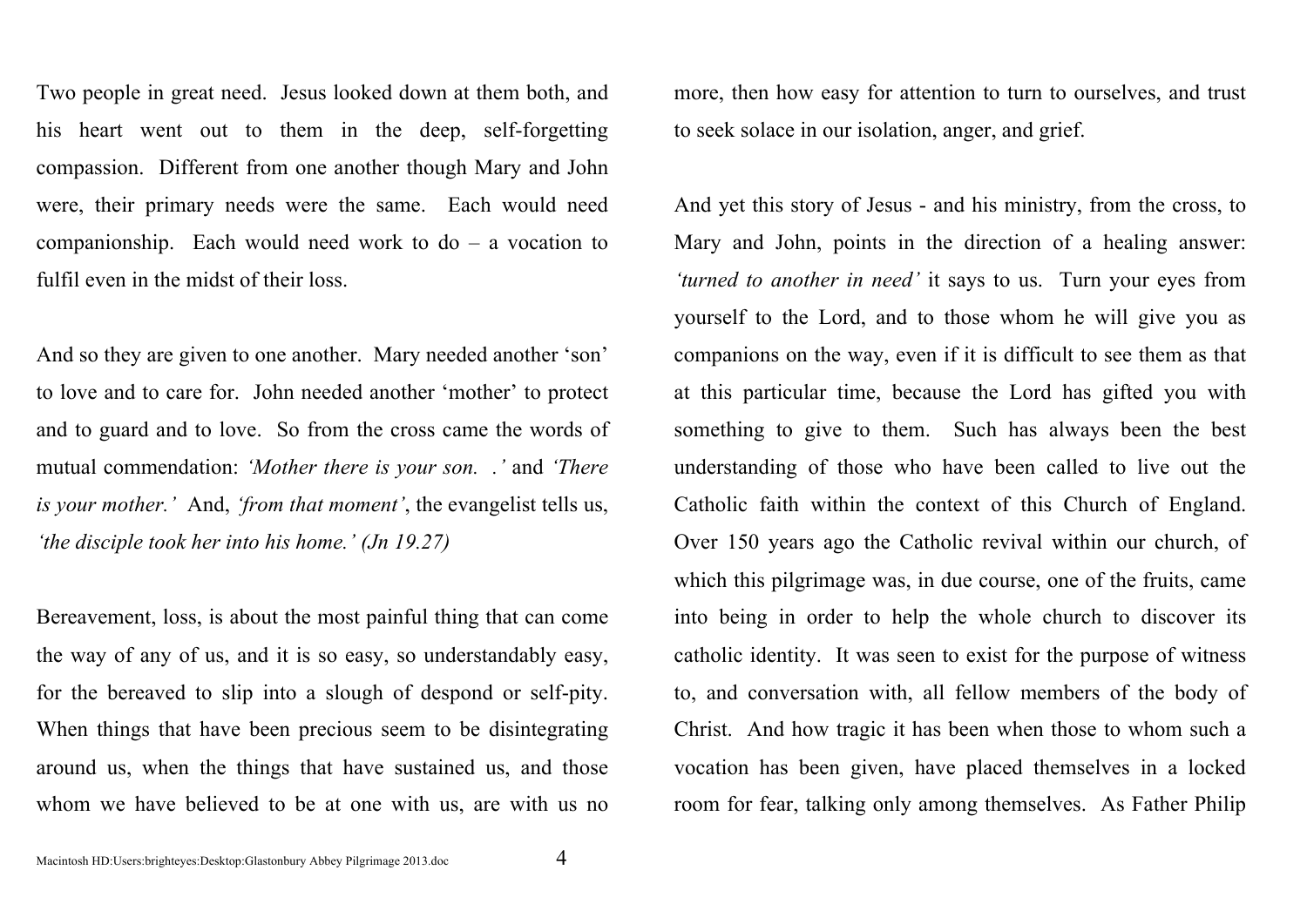North has written so powerfully quite recently, 'What *a mistake it has been to allow the Catholic movement to become a tradition within the church rather than a movement calling for the reform and renewal of the whole.'* 

We are a pilgrim people, a people called to be companions to one another; and companions (meaning *'those who share bread with'*) to others on the way. Standing at the foot of the cross, our Lord says to us all: *Behold your mother. .*' One mother, not many, the one mother, as the one Father of us all.

To be a Christian is to recognise that at the foot of the cross is born our family, from which no one can be excluded. We **are**  brothers and sisters of each other. And to call someone your brother or sister is not just to state a relationship; it is the **proclamation** of reconciliation – but even more than a proclamation, a commitment to discovering, what in practice, that reconciliation means. It will not always be easy – where it is so, it would not, probably, be necessary. It involves a journey, a pilgrimage, in which our eyes are focused not upon ourselves, but upon God, upon those whom he has given us as companions on the way, and upon the cross – for without that ahead, and constantly drawing our attention and our gaze, the path we travel is but a casual meandering through life, rather than a journey of longing to encounter – in the other – grace, mercy, truths, and love: made flesh for us in Christ, the word of God.